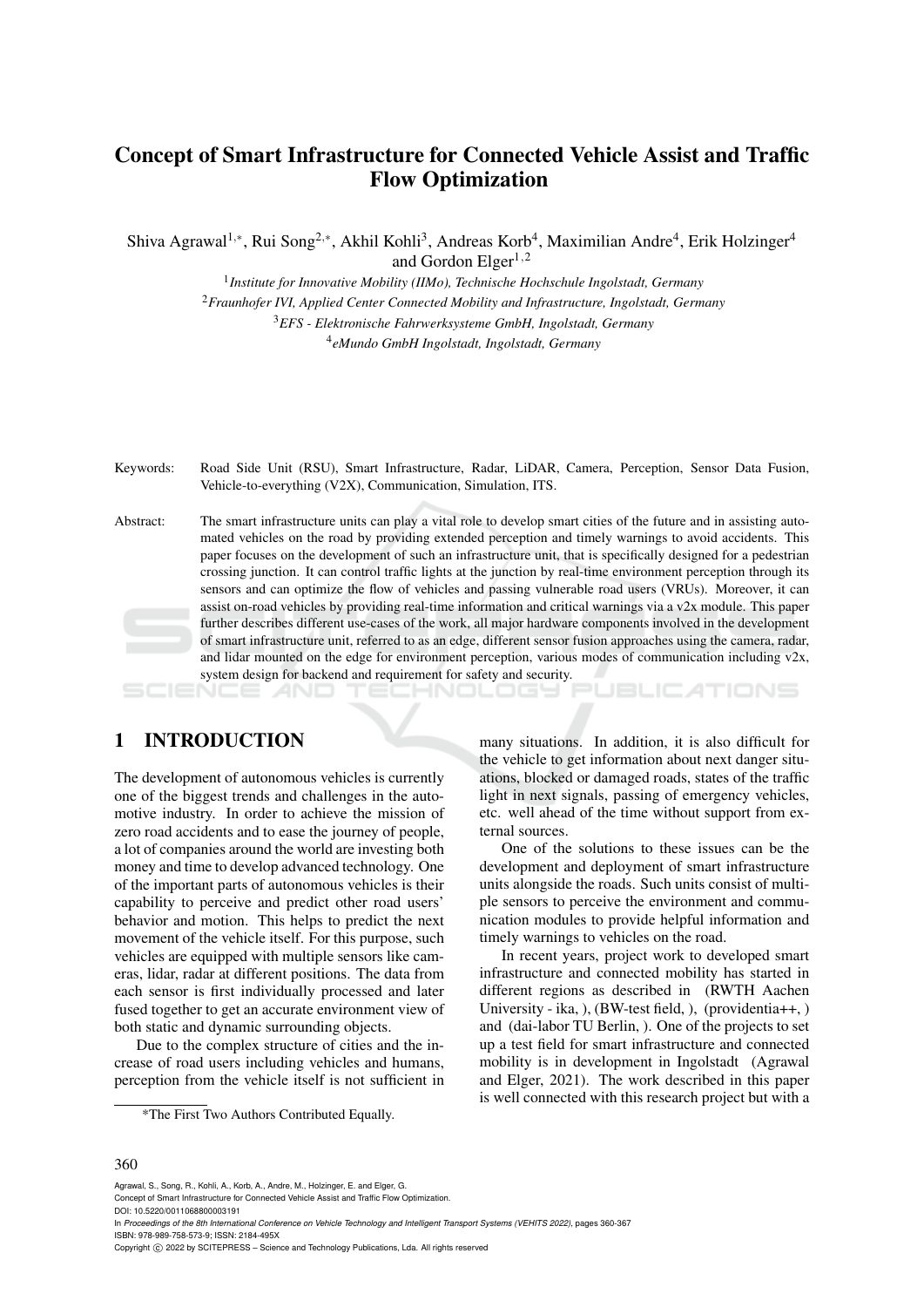special focus to control the traffic lights on the pedestrian crossing junction to optimize the traffic flow including vehicles and venerable road users (VRUs) as highlighted in figure 1. Other use-cases of this work are stated in a later section.

As shown in figure 1, the yellow lane is the vehicle road (two lanes) and the narrow pink lane is the pedestrian and bicycle track. The traffic flow at the crossing is managed by traffic lights as highlighted by the red box. One smart infrastructure unit referred to as an edge is developed to perceive the pedestrian crossing junction and nearby lanes. This edge is equipped with a high-resolution Radar, high-resolution LiDAR, multiple RGB cameras, and one v2x communication module. The edge is connected with a central backend system which acts as a final decision-maker. Information about road users is sent by the edge to the backend using a dedicated communication protocol and then the backend controls the traffic lights accordingly. Further backend generates critical warnings and other information signals which are communicated to vehicles through the v2x module of the edge.



Figure 1: Smart infrastructure location.

This paper is structured as follows: Section II highlights the main use-cases of the work, section III introduces the architecture of the complete system and further describes the details of each component and then Section IV provides the conclusion and future work.

# 2 USE CASES

The work focuses on two main use-cases

1. Traffic flow optimization – It means that depend-

ing on the real-time traffic on the vehicle lane and on the pedestrian lane, the traffic lights are switched on/off at the crossing junction by the backend. The real-time traffic information is perceived, processed, and send by the edge to the backend to make decisions. This can further also include prioritization of the emergency vehicles.

- 2. Assisting vehicles on the road It means proving real time information and/or critical warnings/alerts to the passing by vehicles via V2X communication. This includes to
	- Send timestamp information about the current and next state of the traffic light to allow vehicles to pass efficiently with less braking.
	- Send warning to vehicles if some non-VRU like an animal, football, or other object detected in the vehicle lane around the crossing junction
	- Send the maximum speed limit info of the area to passing vehicles and also to send a warning if the speed limit is violated.
	- Send a signal to an emergency vehicle in case of an accident in the monitoring area
	- Send warning to other vehicles in case some emergency vehicle is passing from the monitoring area.

# 3 ARCHITECTURE AND THE MAIN COMPONENTS

The Development of smart infrastructure involves the active and flawless interaction of multiple components. These components are both software as well as hardware. To introduce all these major components, the high-level architecture of the complete system is shown in figure 2. These include



Figure 2: High-level architecture.

1. Edge – pole-like structure unit as shown in Figure 3, where multiple sensors and V2X module are mounted and calibrated. This is used for environment perception through sensor data fusion in real-time at the crossing junction.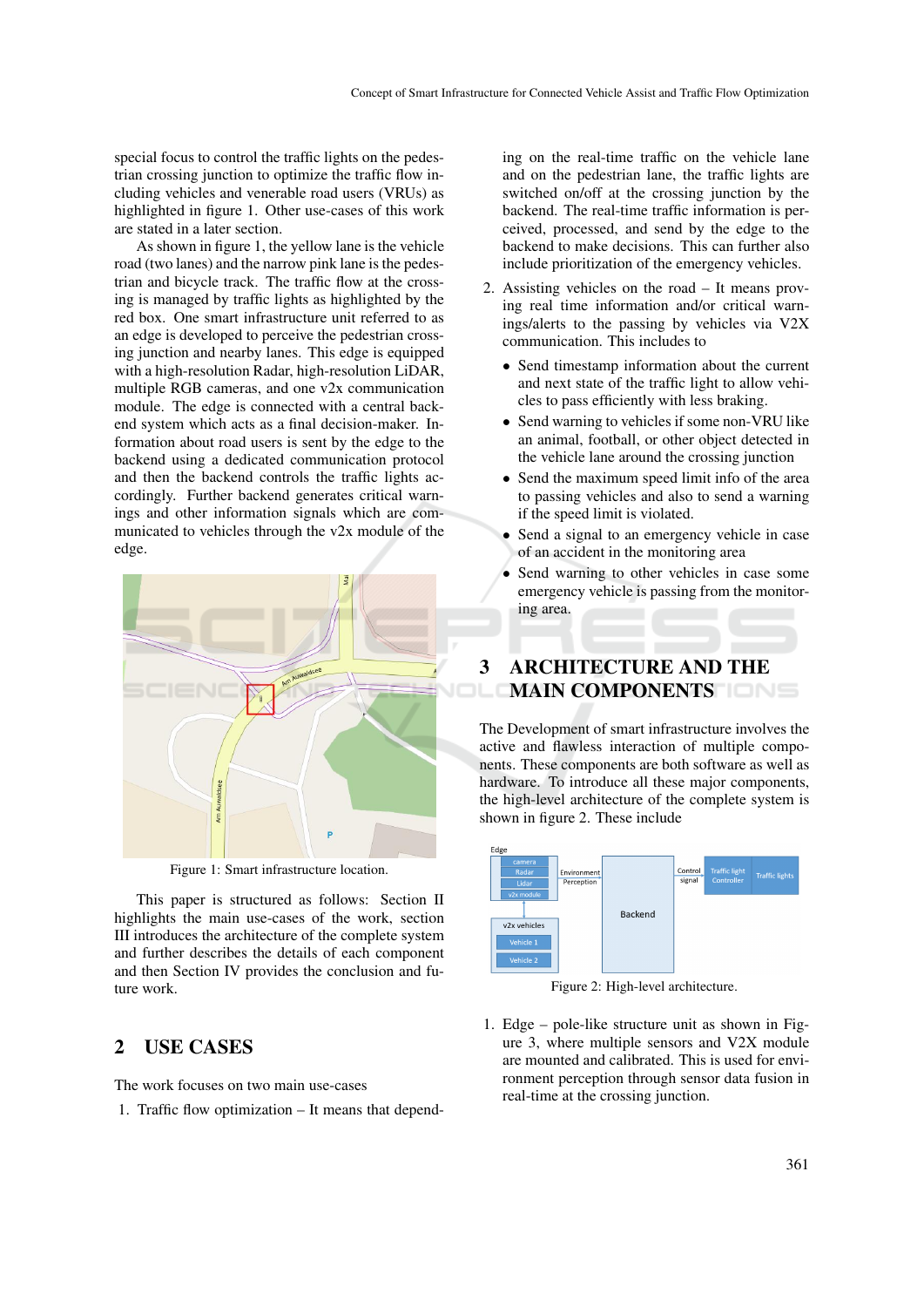- 2. Backend the central system which receives the data from an edge (could also be multiple edges in the future) and also from on-field vehicles via edge. It decides when to change the states of traffic lights and also when and which information or warning to send to passing by vehicles.
- 3. Traffic light controller and traffic lights this can be considered as the final actuating component which receives the control signal from the backend and changes the states of one or more traffic lights accordingly, to optimize the traffic flow at the crossing junction. In case, communication with the backend fails, then the traffic controller runs the traffic lights in default time-based mode.
- 4. Communication even though this component is not so effectively visible in figure 2, it is the backbone of the complete system. This module includes two types of communication - between the edge and the backend via SENSORIS and between vehicles and the edge through the V2X module (CPM, CAM, and DENM protocols).
- 5. V2X enabled vehicles test vehicles that are an active part of the system to test all the use-cases which include assisting through infrastructure.

Details of each component – the edge, the backend, traffic light controller, communication, safety, and security are described further in this section. V2X enabled vehicles are currently considered outside the scope of this paper as they are third-party vehicles and do not involve active development in the scope of the work.

### 3.1 Edge

The smart infrastructure unit that comprises multiple sensors and a v2x module is known as the edge. For the current work, as stated before one edge is developed for research and testing purposes. As shown in figure 3, the edge has three main components 1. Mast – pole like mechanical structure 2. Multiple sensors and v2x module mounted on top of the mast 3. Control cabinet – contains all the other required computing, control, and power supply components (located on the ground).

Environment perception using edge means detection, classification, and tracking of the vehicles and VRUs. There are three main broad categories of objects around crossing junction which has to be accurately perceived. One is vehicles which include cars, trucks, buses, vans, emergency vehicles, etc. which travel through the vehicle lane across the junction. The second category is VRUs which include walking person (adult or child), jogger, bicyclist, e-scooter

traveler, person walking with child carriage, group of people (two or more), etc. which travels through pedestrian lane across the junction. The third category is non-VRUs – includes unknown large objects, animals, etc. whose path is unknown and random.



Figure 3: Edge.

As per the geography of the selected pedestrian crossing junction, it is required to detect and classify VRUs up to 50 m from the junction on either side and to detect and classify vehicles up to 100 m from the junction on either side. Further detection and classification of non-VRUs are required when they are very close to the junction (around 20 m on either side) and probably can obstruct the traffic flow.

As the task of infrastructure-based perception shares the common goal with most of the autonomous vehicle's perception pipeline, it is wise to use the sensors developed for the autonomous vehicles. Keeping this in mind, the most widely used and matured technology of sensors - LiDAR, Radar, and RGB cameras are selected.

The selection of a specific model and the manufacturer for the individual sensor is carried out by first doing an extensive search to select best-fit sensors as per price and availability. Later, a decision matrix based on all the requirements for each selected model of sensor type is developed. As per the outcome of the decision matrix, the best of two or three sensors are selected. At last, selected sensors were mounted on the mast of the lab setup and tested for final analysis. With the comparative analysis for each model, sensors of each type are finalized for the research work.

The hardware architecture of the Edge is shown in figure 4.

Each sensor perceives the environment within its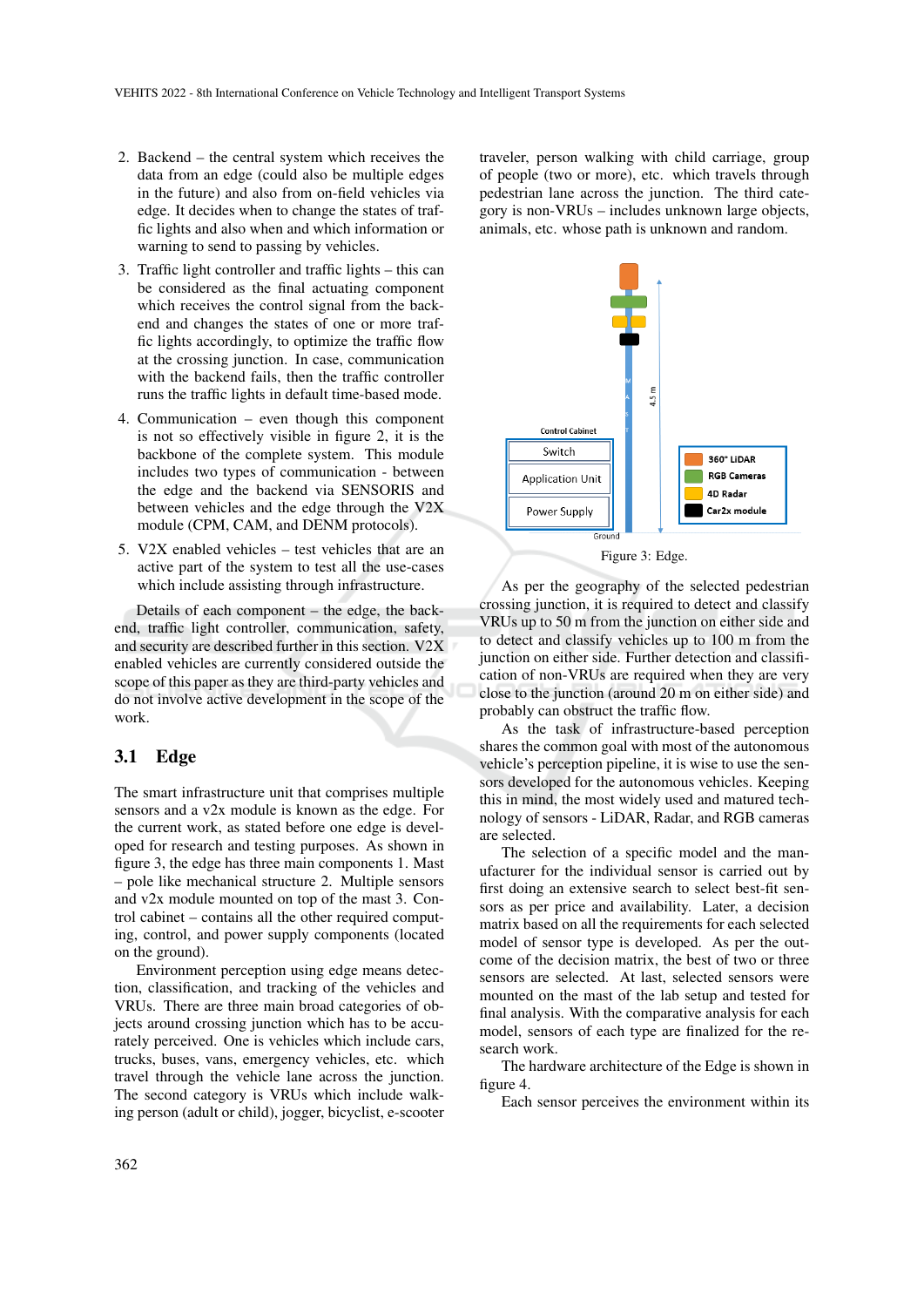

Figure 4: Edge hardware architecture.

Field of View (FoV). As shown in figure 4, LiDAR, Radar, and camera units are connected to the switch using Ethernet 1G connection. Further, the switch is connected to the central application computer which does all the software development of the edge. All the sensors are powered using a 12 or 24 V DC power supply. The switch is powered using a 48V DC power supply. The application unit is a high computing desktop computer that consists of multi-core CPUs and dedicated GPU to develop and deploy AI algorithms for sensor fusion.

The goal of this research in the direction of environment perception is to detect, classify and track vehicles and VRUs in different weather and light conditions. As each sensor has its pros and cons, to complement them, sensor fusion is developed in the application unit. Further, this work specifically aims to develop and implement AI-based raw level sensor fusion algorithms to fuse the raw data from two or more sensors for finding optimum solutions and parameters for different light and weather situations across the junction. The raw level sensor fusion is selected over object-level fusion to explore the benefits of using complete data available from sensors.

As described in figure 5, raw data of LiDAR, i.e. point cloud, raw data from cameras, i.e., RGB images, and raw data from Radar, i.e., radar detection points are acquired from sensors and sent to the application unit at a pre-defined data rate. At present, this data rate is defined as 10 Hz for each sensor. For the development of a software framework, *Robot Operating System* (ROS) is used.

To apply AI-based algorithms, labeled data is required. For this purpose, the sensors are mounted on the lab mast using customized 3D mountings, and then they are calibrated with each other and also with edge to get the data in edge coordinate frame. Further, all the sensors are synchronized together using common time reference before collecting the data in the application unit. To label the sensor data, methods involving both manual labeling and semi-automatic labeling are used. Further specific scenarios with pedestrians and vehicles equipped with GPS and IMU systems are also designed to collect ground truth data.

In order to use the raw data directly as fusion, two approaches are finalized after doing a literature survey (Chadwick et al., 2019) (Chang et al., 2020). In the

first approach, the radar point cloud is transformed into an RGB plane, and values of radar, i.e. spatial information  $(X, Y, Z)$  and measurement information, i.e. range, doppler velocity, and RCS are encoded to RGB values. Similarly, the lidar dense point cloud is transformed and encoded into a separate RGB plane. These results in 3 independent RGB planes, each from radar, lidar, and camera for the same instance. These are then at first fed into a few separate CNN layers to extract high-level features, then added together and further passed through more CNN layers to finally get the object position and class information.

In the second approach of the raw sensor fusion, the radar and Lidar 3d point cloud data is encoded into a separate 3D voxel grid. Then the 3d voxel grid input is fed to 3D CNN layers to extract upper layer features separately for radar and Lidar. Camera RGB images are fed into 2D CNN layers. After extraction of high-level features, an intermediate later is designed to transform the features in a common plane, then added together and further trained using more layers to finally extract object position and class.

The sensor fusion algorithm provides position, speed, and class of objects which are further tracked using filters. The final track objects' information is sent to the backend. As per the perception information processed and sent by edge, the backend takes appropriate decisions to optimize the traffic flow and also to assist passing vehicles by providing information and/or warnings in real-time.



Figure 5: Edge software architecture.

### 3.2 Communication

An appropriate communication design enables the promising information exchange among all intelligent components in the entire system, which guarantees the performance of the intelligent infrastructure-based traffic services and applications. In this paper, the challenges of efficient data sharing in communication networks is specifically tackled, i.e., 1) highly heterogeneous networks for dissemination of various messages using V2V, V2C, V2I, etc. 2) variety of QoS requirements in miscellaneous traffic services.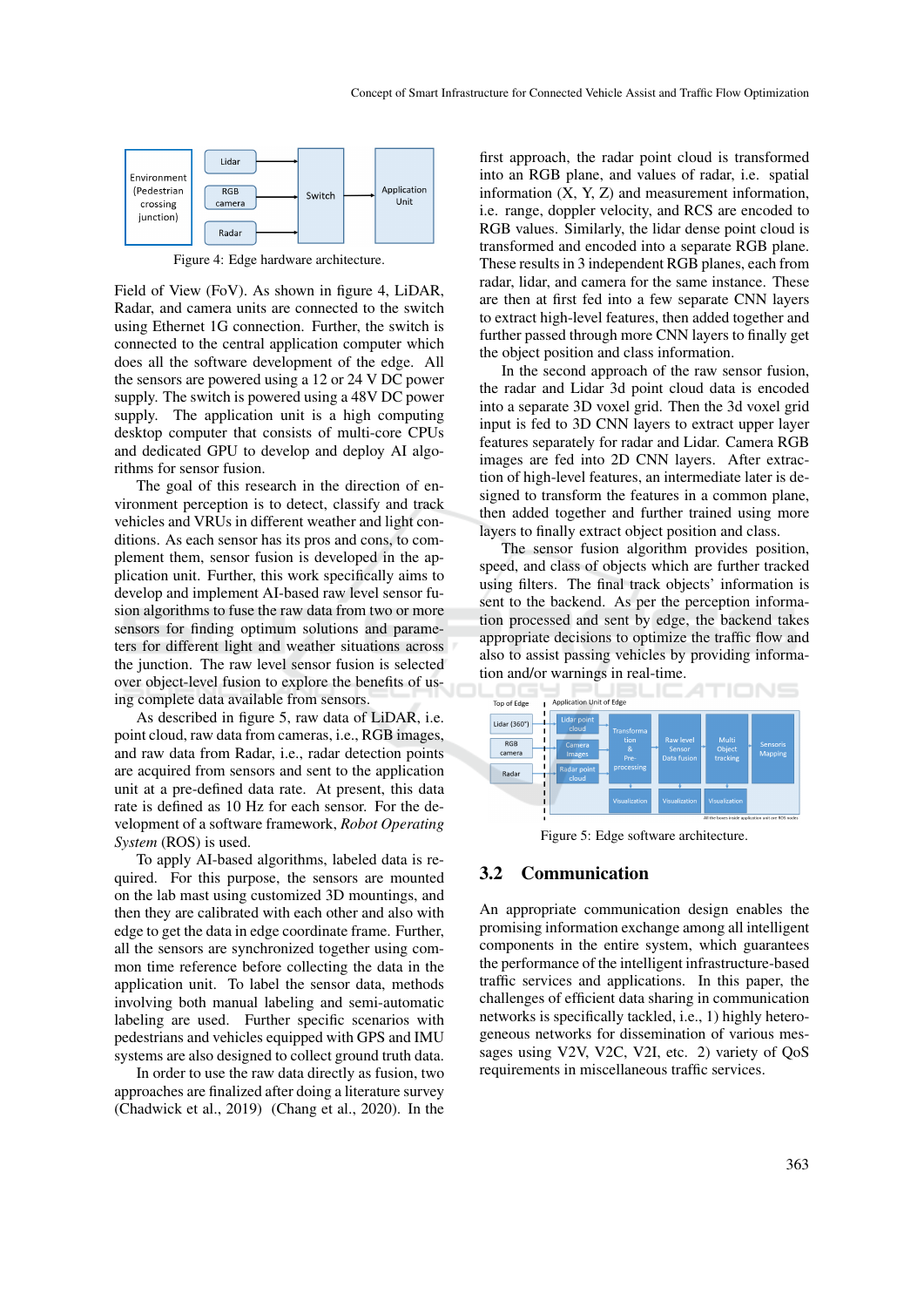| <b>Criteria</b>        | <b>UC 1: Connected Vehicle Assist</b> | <b>UC 2: Traffic Flow Optimization</b> |
|------------------------|---------------------------------------|----------------------------------------|
| Latency                | $3 - 100$ ms                          | second level                           |
| Reliability            | 99.999%                               | 90%                                    |
| Throughput             | 1 Gbps                                | 25 Mbps                                |
| Message type           | CPM & CAM & SENSORIS                  | <b>DENM &amp; SENSORIS</b>             |
| Communication range    | $40-70$ m                             | few kms                                |
| V2X communication type | C2V & I2V & I2C                       | V <sub>2</sub> C & <sub>I2C</sub>      |
| Speed of UEs           | $0-70$ km/h (urban)                   | $0-70$ km/h (urban)                    |
|                        |                                       |                                        |

Table 1: Summary of QoS requirement for our use cases (UC) with respect to the specifications in 3GPP and 5GCAR.



Figure 6: Proposed protocol stack in communication solution.

#### 3.2.1 Interoperable Communication Framework

*ERTICO SENSORIS* (SENSORIS Innovation Platform, ) und *ETSI C-ITS V2X messages* (ETSI TS 103 301 V1.3.1, 2020) are two main communication frameworks in Cooperative Intelligent Transport System (C-ITS), which are open, standardized, and commonly accepted (Song and Festag, 2021). Specifically, *ERTICO SENSORIS* provides a sensor interface between vehicles and the cloud via cellular communication. The detected objects in each vehicle equipped with *SENSORIS* software can be uploaded in form of the messages encoded using Google Protobuf. *ETSI C-ITS V2X messages* is composed of a set of protocols in the facilities layer of V2X protocol stack (Festag, 2015). By broadcasting various messages, e.g. *Collective Awareness Message* (CAM), *Cooperative Perception Message* (CPM), *Decentralized Environmental Notification Message* (DENM), the C-ITSs can share the sensor information in an ad-hoc network over ITS-G5 or C-V2X in 5.9 GHz frequency band.

To exploit the information in the road traffic and interoperate the systems in hybrid networks together with infrastructure and vehicle, we propose the protocol stack with both communication frameworks for deployment, which is shown in Fig. 6. The main aim to include both types of communication is to consider possible interface compatibility for future expansion of the project. Further, this will also help to gain sufficient experience and development of required software stack.

In addition as shown in Fig. 6 on the left side, the

system is designed for the V2X protocol stacks. C-V2X with PC5 interface resides on the access layer. GeoNetworking (GN) distributes the packets in the geographical field and the basic transport protocol (BTP) enables the multiplexing and demultiplexing of messages on site of C-ITS. In the facilities layer, the CAM, CPM, and DENM with corresponding ETSI Service are employed for sensor data sharing. On the right-hand side, LTE with uplink and downlink (UL&DL) is set as the physical interface for communication to the backend. As the first cloud deployment, the TCP/IP-based Google SubPub is integrated for *SENSORIS* message dissemination. Both ETSI and *SENSORIS* services are defined as interfaces between application and facilities layers. Consequently, the backend applications can take the actions depending on the information from the hybrid networks.

#### 3.2.2 Individual QoS Design

The intelligent infrastructure system is aimed at providing vehicles with miscellaneous traffic services and applications to accomplish a safer and more efficient road environment. Each traffic service or application addressing associated use cases requires individual communication quality (Kanavos et al., 2021)(Abdel Hakeem et al., 2020). Tab. 1 shows the summary of *Quality of Service* (QoS) requirement for our use cases (UC 1: *Connected Vehicle Assist* and UC 2: *Traffic Flow Optimization*) with respect to the specifications in key international organizations 3GPP and 5GCAR (Condoluci et al., 2019).

TIONS

Specifically in UC 1, the infrastructure can warn the traffic participants, if potential risks on the road are detected by the edge system. According to the specific warning functions, the service will require a corresponding latency range from 3 to 100 ms in communications. Very high reliability and large throughput can ensure the warning signals are generated correctly and received by other C-ITS in time. CPM, CAM, and *SENSORIS* messages are employed to carry the sensor information in the heterogeneous networks. While the efficiency of traffic is opti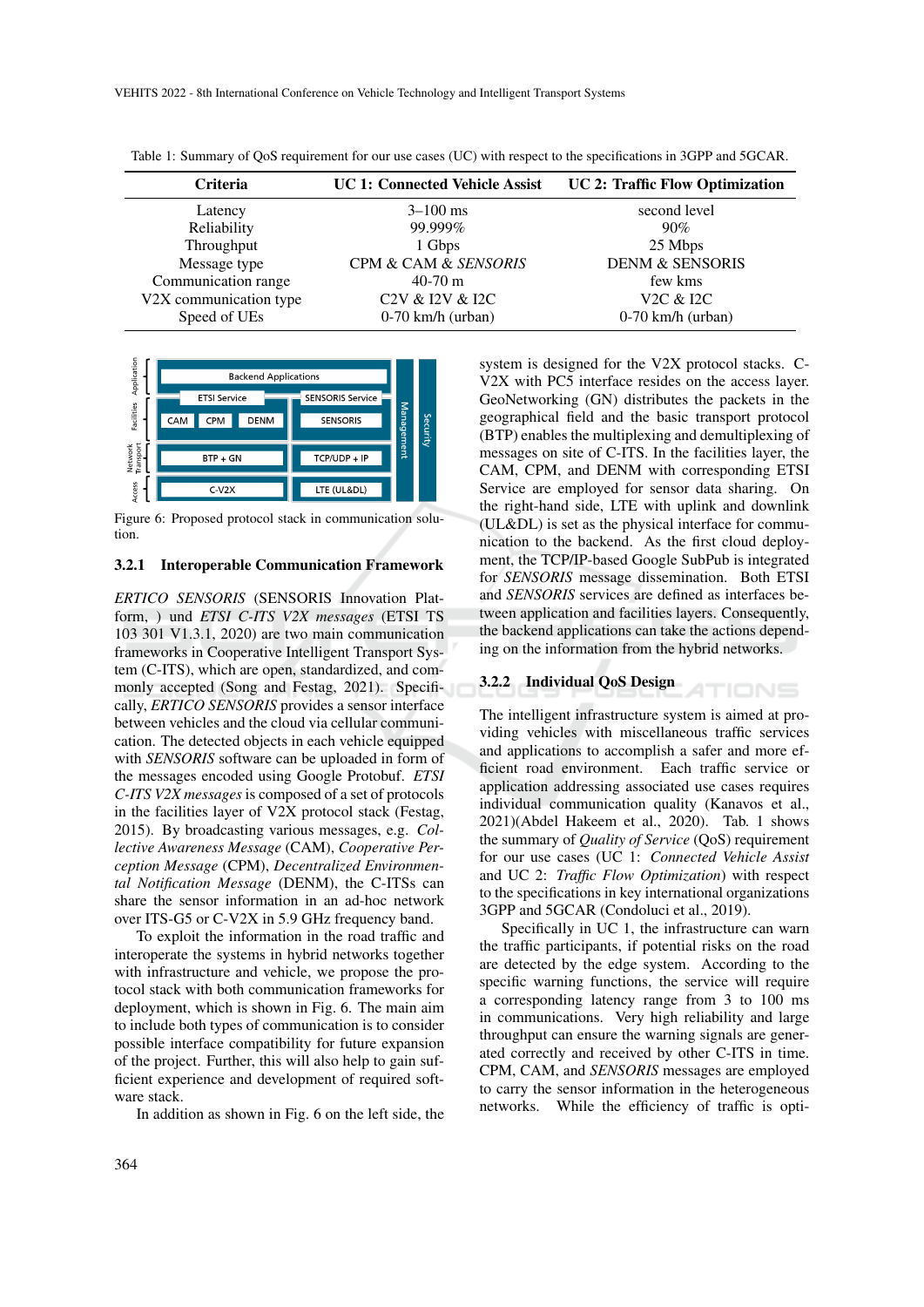mized by controlling the traffic signals at the pedestrian crossing in UC 2, where the latency should be on the second level and high reliability, as well as 25 Mbps throughput are sufficient for the related services. DENM and *SENSORIS* carry the sensor information and traffic events, such as traffic jams, and is used by traffic signal controller to take the appropriate actions, and hence improve the traffic efficiency.

### 3.3 Backend

The backend module of the architecture is the part where the intelligent decisions for the traffic lights are made. It receives all road users detected by the Edge and sends the recommended state of the traffic lights based on them. Figure 7 depicts the inner architecture of the Backend.



Figure 7: Simplified inner architecture of the backend.

The message with the information about the current road users is received by the inbound adapter. After it is deserialized and validated, it is forwarded to the World State Service. In this service, the road user state will be stored in the Road User Cache. The current traffic situation is derived from the Road User Cache and subsequently, send to the Decision Algorithm, which returns the recommended traffic light event. This event is transferred to the State Machine. When the state has changed, the State Machine passes the new state to the Outbound Adapter. Here the new state is processed and published to the Google Pub/Sub system.

The Road User Cache represents the overall situation at the junction. Each contained road user is identified by a specific ID. Additionally, it specifies the following data - position, speed, confidence of existence, type, and confidence of type.

The Decision Algorithm takes the current junction

state and these road users as input and generates a junction event as output. Currently, two different approaches for the calculation are being evaluated.

Algorithm I: Self-developed Algorithm. It considers many situations and creates the result deterministically. This includes situations where pedestrians only, cars only, or both are waiting or emergency traffic such as ambulances are present.

SRU := Special Road User (Emergency vehicle) VRU := Vulnerable Road User (Pedestrian, Cyclist) NVRU := Non Vulnerable Road User (Car)



Figure 8: Simplified static algorithm with some details omitted for brevity.

Algorithm II: Deep Learning. Furthermore, the second algorithm is a deep neural network. Its training happens through reinforcement learning, i.e. no training data is required. The network can be trained to lower the waiting time or – for a more environmentally friendly approach – the  $CO<sub>2</sub>$  emission of a road user at the junction. The benefits of such a Deep Reinforcement Learning approach could be:

- The neural network learns over time and can make decisions based on historic data.
- It can also adapt to new circumstances without the need to rewrite the algorithm.
- This autonomous dynamic learning process can optimize the algorithm even more than a static hard-coded decision procedure.

This approach bears some challenges mainly concerning the validation of the different results of the network. There must be mechanisms to outvote the neural network, e.g., to ensure that there is not a starvation problem for one of the sides.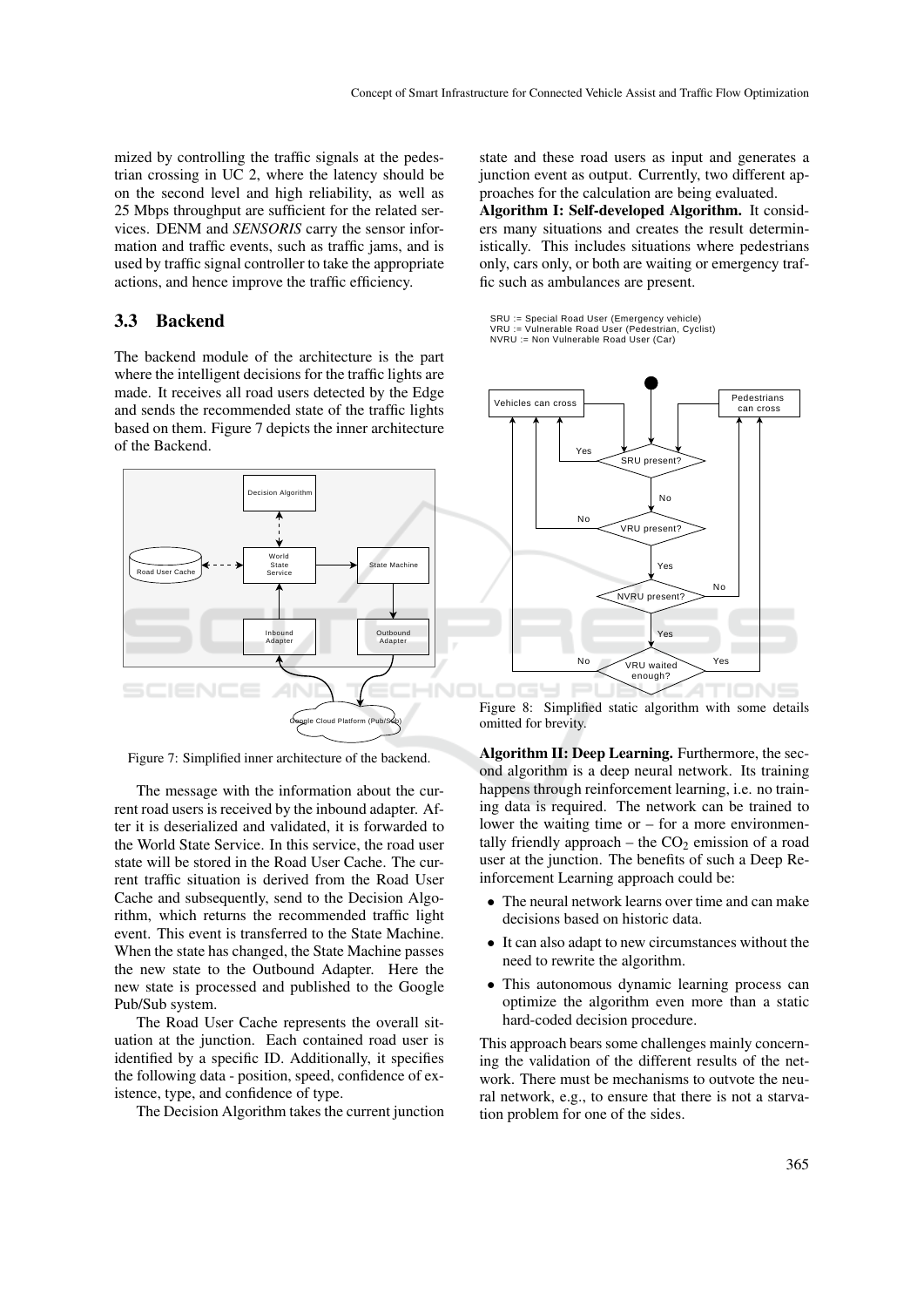Both strategies (Algorithm I & II) have to be tested extensively.

### 3.4 Traffic Light Control

The traffic light controller module is the final component to optimize the traffic flow at the crossing junction. For the two main lanes - the vehicle lane and the pedestrian lane, two different traffic lights are selected. These are used for the final demonstration of the complete system. The traffic light module with two lights – green and red is used for the pedestrian lane and the traffic light module with three lights – green, amber, and red is used for the vehicle lane.

The main components of the traffic light controller module are DC power supply unit, DC Splitter, 8 input DC relay board, raspberry pi as the control unit, and two traffic lights modules.



Figure 9: Traffic light controller block diagram.

The block diagram shown in figure 9 highlights the flow of signals for traffic light control. The backend which resides in the cloud connects itself via the internet to the controller. The python API running in the controller reads the decision from the backend and accordingly sends the signal to switch ON or OFF one or more traffic lights via serial communication to the relay circuit. At last relay circuit activates or deactivates the respective traffic light.

### 3.5 Safety and Security

Networking and digitization are unthinkable without information security. V2X communication, autonomous driving, and digitization are just a few examples of future topics that are being incorporated into the development of a new generation of vehicles and infrastructure. The increasing networking of vehicles and intelligent infrastructure not only increases the complexity, but also the vulnerability of such systems to cyber-attacks.

The major subsystems of this project, i.e., the edge and the backend, and the communication interfaces between them are at a risk from a safety and security perspective.

A system is at risk with one of the impact categories - operational readiness/capability, safety, privacy, and financial impact.

In addition to safety, data from the sensors, such as cameras at the traffic lights, which are pre-processed

in the edge or during further processing in the backend, must be protected from unauthorized access.

To comply with safety and security requirements, primarily the international standards, ISO/SAE 21434 (road vehicles cyber-security engineering) (ISO/SAE 21434:2021, ), ISO 26262 (road vehicles functional safety (ISO 26262-1:2011, ) and ISO 27000 series (information technology security techniques) (ISO/IEC 27000:2018, ) are considered. Using these standards, the two major safety goals for this work are derived. These safety goals states that smart infrastructure system should not send a false warning to the vehicles and the traffic lights at junctions should be green in conflicting directions at the same time.

## 4 CONCLUSIONS

This paper addresses the challenges in the intelligent transport system and focuses on infrastructural solutions. Based on a thorough analysis of two use cases - *Connected Vehicle Assist* and *Traffic Flow Optimization*, the concept of an intelligent infrastructure system is proposed, which enables traffic data collection through perception and V2X communication. Through data fusion at the roadside edge computers, traffic safety and efficiency can be improved by cloud-based backend via traffic light control and sending V2X messages to connected vehicles. The safety and security of the entire system have been analyzed, which ensures the success of future deployment and testing on public roads.

# ACKNOWLEDGEMENTS

This work is supported by the Bavarian Ministry of Economic Affairs, Regional Development and Energy (StMWi) in the project "INFRA – Intelligent Infrastructure". We would like to thank Mr. Sebastian Mauthofer for feedback on safety and security regarding the design of infrastructure systems.

# **REFERENCES**

- Abdel Hakeem, S. A., Hady, A. A., and Kim, H. (2020). 5gv2x: standardization, architecture, use cases, networkslicing, and edge-computing. *Wireless Networks*.
- Agrawal, S. and Elger, G. (2021). Concept of infrastructure based environment perception for in2lab test field for automated driving. In *2021 IEEE International Smart Cities Conference (ISC2)*, pages 1–4.